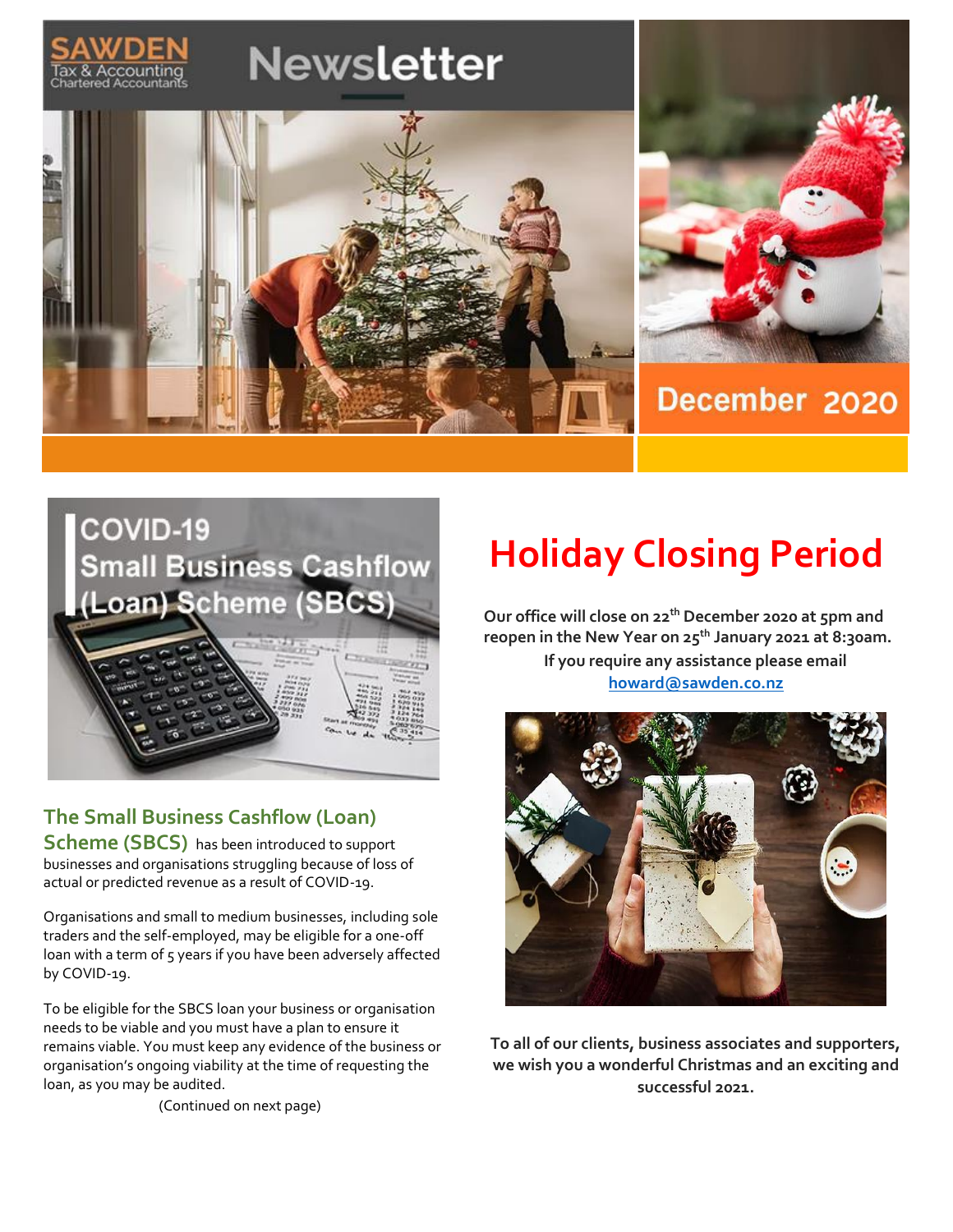#### **Evidence might include, for example:**

- a cash-flow forecast for the business or organisation for the short term
- a plan for where revenue will come from in future market conditions, and a forecast of those revenues
- financial statements showing the business or organisation has enough resources to sustain itself when including the SBCS loan
- your accountant's assessment that the business or organisation is viable and ongoing.

You must have 50 or fewer full-time-equivalent employees. Commonly owned group of businesses and organisations will be treated as a single firm when applying the eligibility cap of 50 full-time equivalent employees.

Inland Revenue will administer the payments and repayments of this scheme. Applications are opened on 12 May 2020 and can now be submitted up to and including 31 December 2023. The maximum amount loaned is \$10,000 plus \$1,800 per fulltime-equivalent employee.

The annual interest rate will be 3% beginning from the date of the loan being provided. Interest will not be charged if the loan is fully paid back within 2 years.

Businesses and organisations can apply for the SBCS loan through myIR. In the 'I want to' section of myIR, select 'Apply for a Small Business loan'. Businesses without a myIR account will need to create one to apply for the SBCS loan.

**If you have an SBCS loan, Inland Revenue will notify you or your tax agent in myIR or by letter ahead of key events, such as:**

- interest accruing if the loan is not repaid in full within 2 years
- the start date for regular loan instalment payments.





# **Provisional tax threshold**

The New Zealand Government has recently passed legislation to increase the provisional tax threshold from \$2,500 to \$5,000. This means any current provisional taxpayers with provisional tax payments of less than \$5,000 will have until 7 April following the year they file to pay their tax bill. This is intended to lower compliance costs for smaller taxpayers and allow them to retain cash for longer.

This is a permanent change that will take effect from the 2020- 2021 income year. For most taxpayers, this will mean 1 April 2020.

If you would like to continue paying in instalments throughout the year, you can make a voluntary payment to Inland Revenue or put aside money in a bank account until your tax payment is due.

## **Effect of the increase provisional tax threshold**

The provisional tax threshold determines whether a person is a provisional taxpayer in a tax year and whether they are required to pay provisional tax for a tax year. The increased provisional tax threshold from \$2,500 to \$5,000 for the 2021 and future tax years may mean that some taxpayers no longer have to pay provisional tax.

 For example, if a person has RIT (residual income tax) of \$3,500 for the 2020 tax year, they will be a provisional taxpayer for that tax year. For the 2021 tax year the person will not be required to pay provisional tax because the threshold has increased to \$5,000 RIT.

However, when the person files their 2021 income tax return, their RIT turns out to be \$5,500. They are a provisional taxpayer for the 2021 tax year (even though they were not required to make any 2021 provisional tax payments because in the 2020 tax year their RIT was not at least \$5,000). (Continued on next page)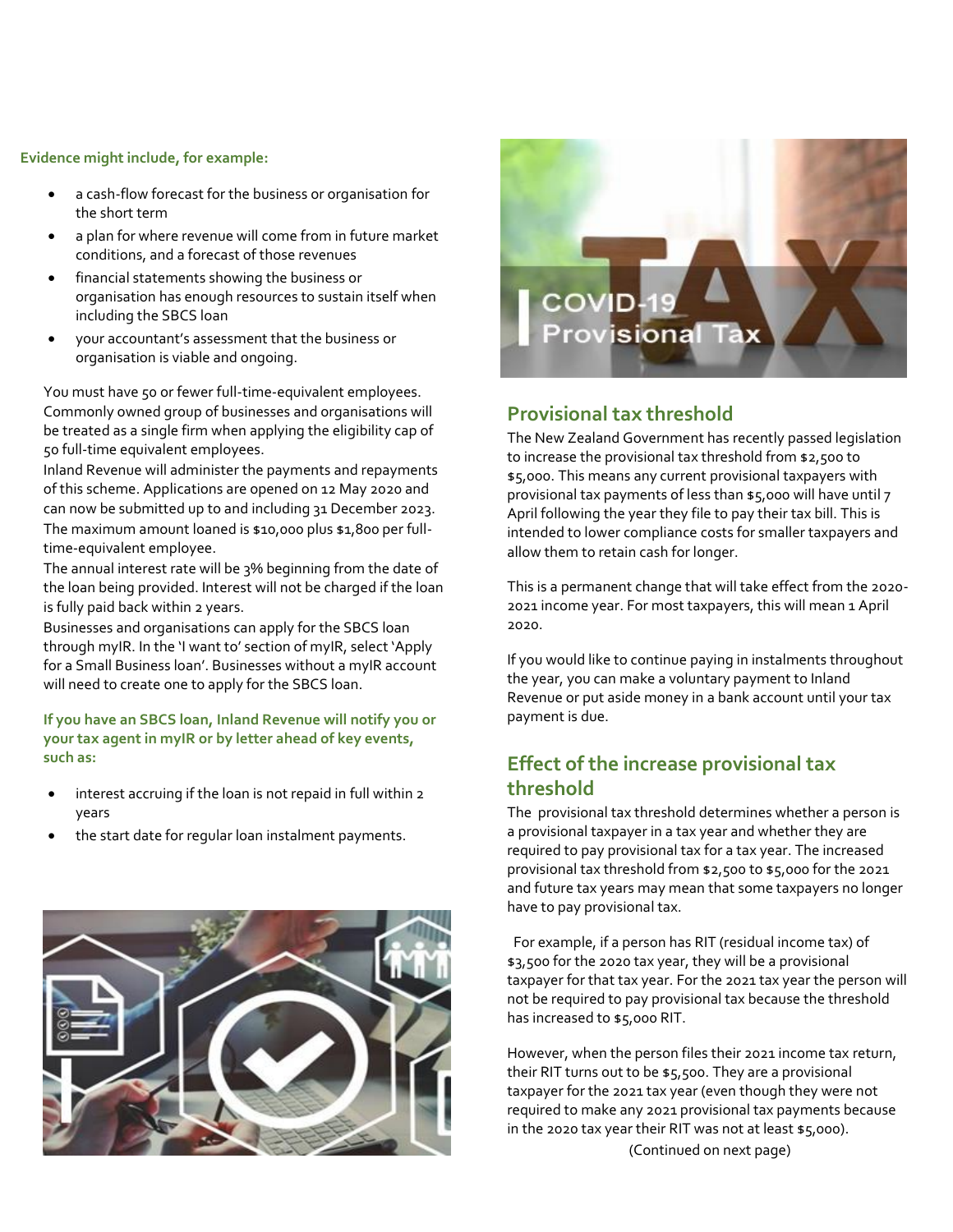Therefore, If you are a provisional tax payer with RIT of less than \$5,000 you will have no provisional tax to pay during the year but a large terminal tax payment due in April the next year. If you make voluntary payments during the year this will reduce your terminal tax.



**Owners** of existing residential rental properties may incur expenditure to meet the Healthy Homes standards. Can owners of existing residential rental properties claim income tax deductions for costs incurred to meet Healthy Homes standards?

**Costs of a revenue nature are generally deductible in the income year they are incurred and these may include the costs of:**

- repairing items that would otherwise meet the standards if operational or in a reasonable condition;
- minor additions or alterations not involving repairs that do not change the character of the building, such as:
- some costs of meeting the draught-stopping standards, such as blocking unused chimneys or fireplaces (if sufficiently attached to the building);
- Making mechanical ventilation systems compliant; and
- some costs of meeting the moisture ingress and drainage standard in respect of ground moisture barriers;
- replacing items on a like-for-like basis in the future where they have previously been treated as part of the building; and
- record keeping and providing information in tenancy agreements.

Capital costs will generally result in a deduction for a depreciation loss unless they are for something that is part of the residential rental building. The cost of items that are part of the building are added to the building's cost and

depreciated at the same rate as the building. Generally, this is zero percent.

#### **Items that are likely to be part of the building include:**

- smoke alarms;
- insulation;
- ducted or multi-unit heat pumps;
- flued fires (wood or gas);
- new or replacement openable windows;
- new exterior doors;
- most extractor fans or rangehoods;
- ground moisture barriers; and
- drainage systems for storm, surface and ground water and drainage of water from roofs.

#### **Capital costs for some items acquired that are not part of the building will be either:**

- depreciated over multiple income years using a rate set out in Depreciation Determination DEP80: Residential rental property chattels for assets of that type; or
- depreciated at a rate of 100% in the income year the expenditure is incurred if the item is a "low-value asset".

#### **Items able to be depreciated include:**

- electric panel heaters (67% DV or SL);
- some heat pumps (eg, single-split type) (20% DV or 13.5% SL); and
- through-window extractor fans, window stays, door openers and stops, external door draught excluders and some devices for blocking fireplaces or chimneys (if the devices are not sufficiently attached to the building) (40% DV or 30% SL).

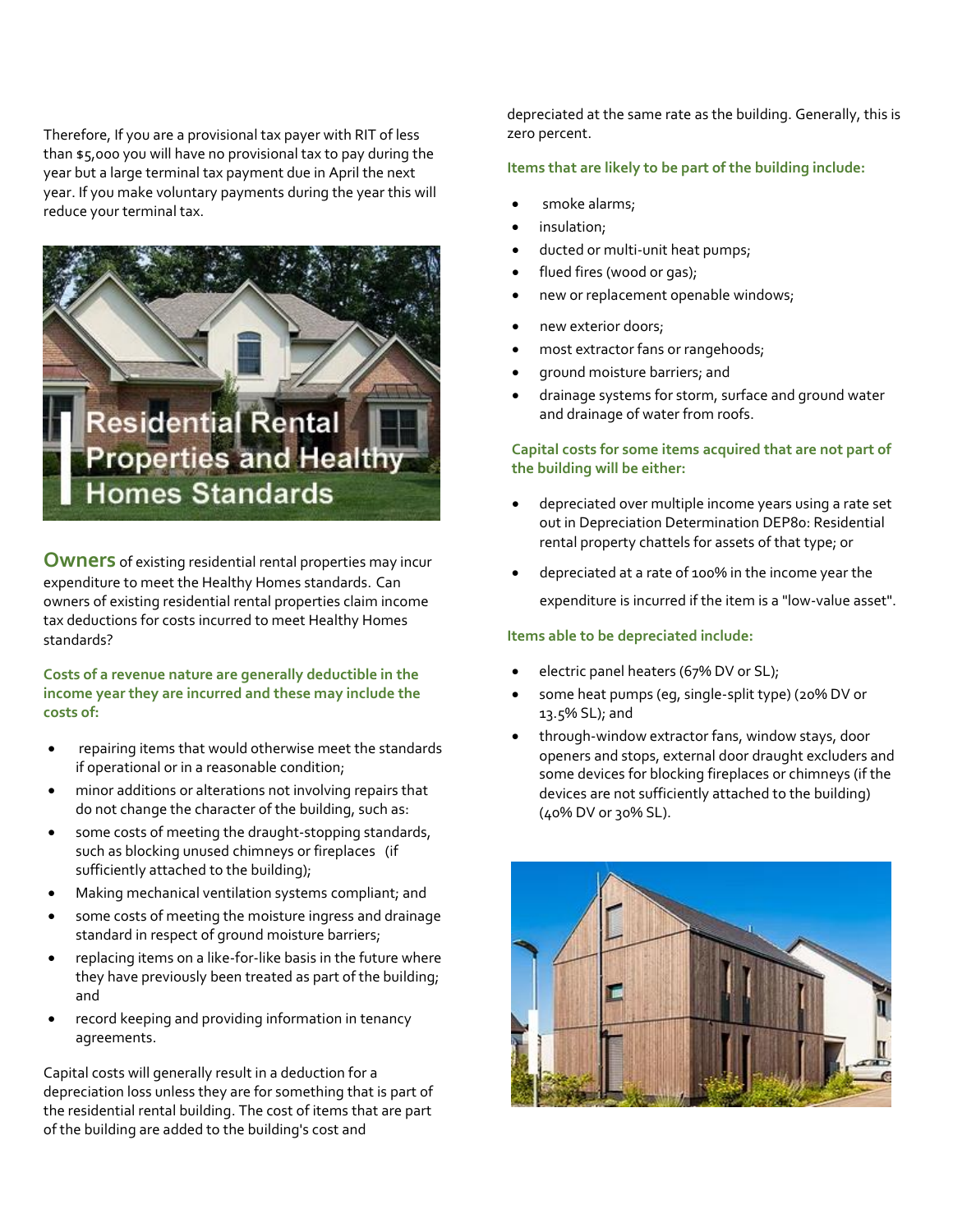**New trustee** disclosure obligations

**In** 2013 the law commission was asked to review the Trustees Act 1956 and NZ Trust law generally. Following this initial review, nearly eight years later, the long-awaited "Trusts Act 2019" will finally come into effect on 31 January 2021, replacing the entire 1956 Act.

 $\parallel$ 

 One of the most significant changes in the new Act that is generating interest from trustees and practitioners alike is the introduction of beneficiary disclosure requirements on trustees. This becomes sensitive if it means disclosing a trust's financial information, or to what extent some beneficiaries have benefitted more than others. However, the problem is what level of information should be disclosed and to whom?

**Under the new Act, there are two layers to the disclosure obligations:**

- 1. A "presumption" exists that Trustees will make available "basic trust information" to every beneficiary.
- 2. A beneficiary may request additional "trust information".

#### **Basic trust information comprises:**

- the fact the person is a beneficiary of the trust,
- the name and contact details of the trustees,
- any changes to the trustees as they occur,
- their right to request a copy of the trust deed, and
- their right to request trust information.

"Trust information" has a wide definition and includes information regarding trust property. Although, it specifically excludes "reasons for trustees' decisions". It is reasonable to assume 'trust information' includes financial information, but how detailed that information has to be is unclear, e.g. does it include amounts distributed to other beneficiaries? Given the new rules are intended to ensure beneficiaries have sufficient

information to enforce the terms of the trust deed, it is presumed the answer is yes.

**Before making "basic trust information" or "trust information" available to beneficiaries the trustees have to consider numerous factors, including:**

- the personal or commercial confidentiality of the information,
- the age and circumstances of the beneficiary,
- the practicality of giving the information, and
- the effect on the beneficiary and family relationships of providing the information.

After taking all factors into consideration, the trustees can decide to withhold information from beneficiaries if they "reasonably" consider the information should not be provided.

Although the legislation needs to be applied correctly (which in itself is uncertain), each situation is different based on the nature of family and beneficiary relationships, which makes it difficult to determine the best course of action.

We have observed many lawyers have been advising their clients regarding this new trust legislation and in some cases there has been some scare mongering going on. If you would like to discuss what these changes mean to your trust please contact us. If you do meet with your lawyer to make changes to your trust or consider resettling your trust, we strongly advise contacting us before any decision is made.

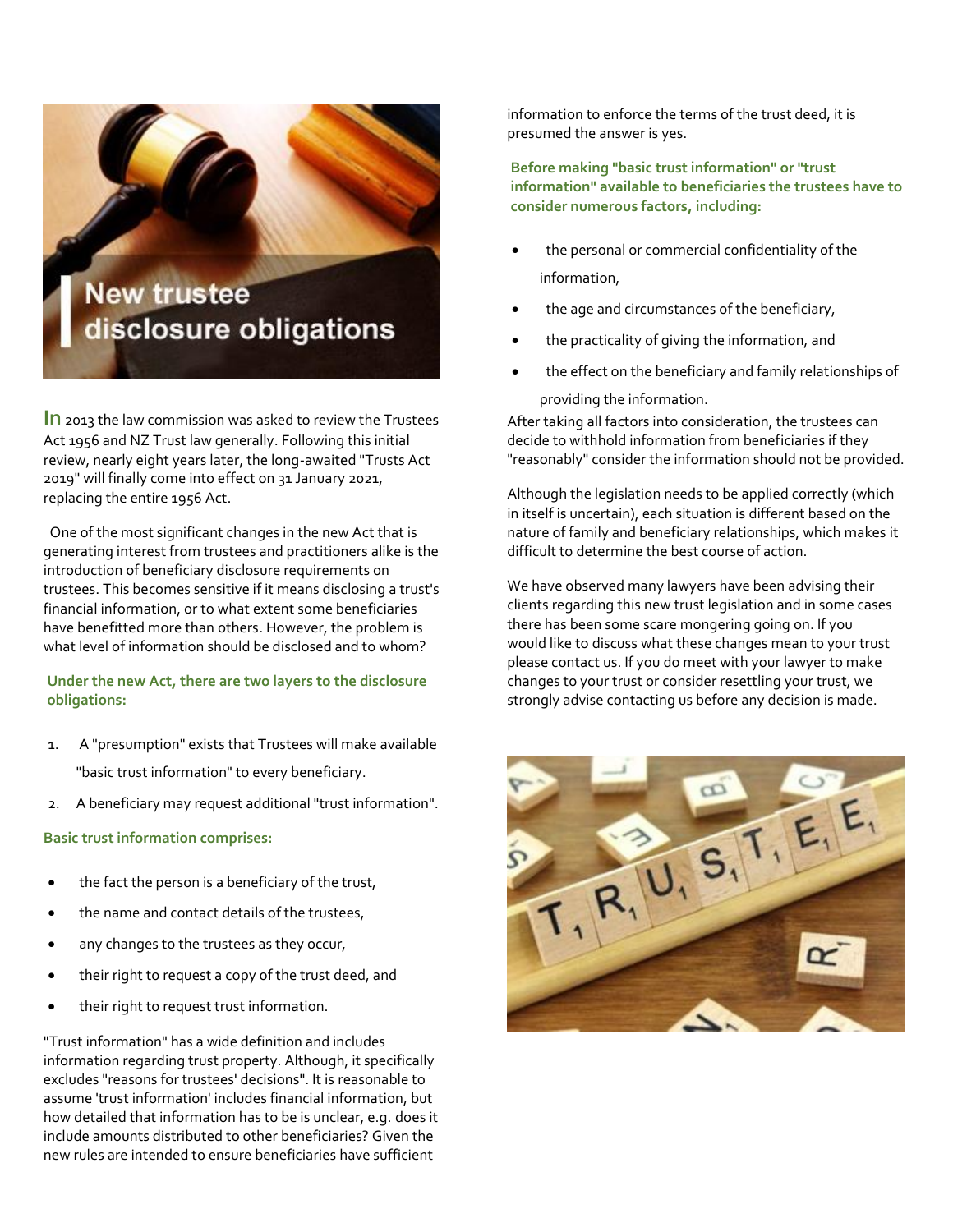

**After** Labour's victory in the 2020 General Election, their proposed tax policy changes are now likely to be implemented.

Labour has ruled out a capital gains tax and an increase in fuel taxes but is prepared to introduce a Digital Services Tax to target multinational digital businesses who have taken advantage of tax structuring options. Labour's historical coalition partner, the Green Party, have notably been campaigning for a wealth tax, which Labour has repeatedly ruled out. Given that Labour has won enough seats to govern alone, the possibility of a wealth tax seems unlikely.

Labour's election campaign promised no income tax changes for 98% of New Zealanders, however a new top marginal income tax rate of 39% for individuals earning over \$180,000 will be implemented – expecting to raise \$550 million of revenue a year.

For some of us this provides a sense of déjà vu, as we remember when we previously had a 39% tax rate from the 2001 to 2009 financial years. We saw disputes in the courts regarding the requirement to pay fair market salaries, legislation requiring income to be attributed to individuals and various policy statements from Inland Revenue.

As differences in tax rates widen, it impacts behaviour by incentivising tax planning to minimise application of top tax rates. Currently, there is little difference between the top income tax rates, 33% for trusts and individuals and 28% for companies.

It also leads to further inequity within the tax system because it is typically employees who are unable to alter how they are taxed, whilst business owners have greater flexibility to alter how their income is taxed.

For example, a distribution of accumulated income from a trust that has already been taxed at 33% may be distributed tax-free to a beneficiary who has a marginal tax rate of 39%. Individuals with investment income may also be further

incentivised to invest in Portfolio Investment Entities instead of shares, where the top tax rate is capped at 28%. Conversations are likely occurring right now regarding whether shares in companies should be moved from personal ownership into trusts – and whether this is tax avoidance. Companies will also face further costs with a 39% tax rate. Companies that currently pay fully imputed dividends at 28% are also required to withhold tax at 5% in order to reach the 33% marginal income tax rate. This withholding tax liability is likely to increase to 11%, which may place constraints on company cash flow or prevent dividends from being paid altogether.

This will place further pressure on tax administration to keep accurate, up-to-date records as individuals on lower marginal tax rates may be entitled to tax refunds comprising the additional tax withheld.

Ultimately, this policy provides an opportunity for individuals to explore their different options to ensure efficient tax planning. However, utmost care should be taken when restructuring one's affairs, in order to avoid undesirable consequences such as the breach of shareholder continuity resulting in the loss of imputation credits or tax losses, or potentially undertaking a tax avoidance arrangements.Please contact us so we can advise on any tax consequences.

Is your Christma spirit tax deduct

**Christmas** is fast approaching and so is the time that businesses may reward customers and staff with Xmas functions and Xmas gifts. This article considers the deductibility of these expenses.

# **Fully Deductible**

Gifts to clients are 100% deductible, provided they do not come within the Entertainment Rules (below). For example, gifts to clients of movie tickets, books or calendars would be fully deductible. (Continued on next page)